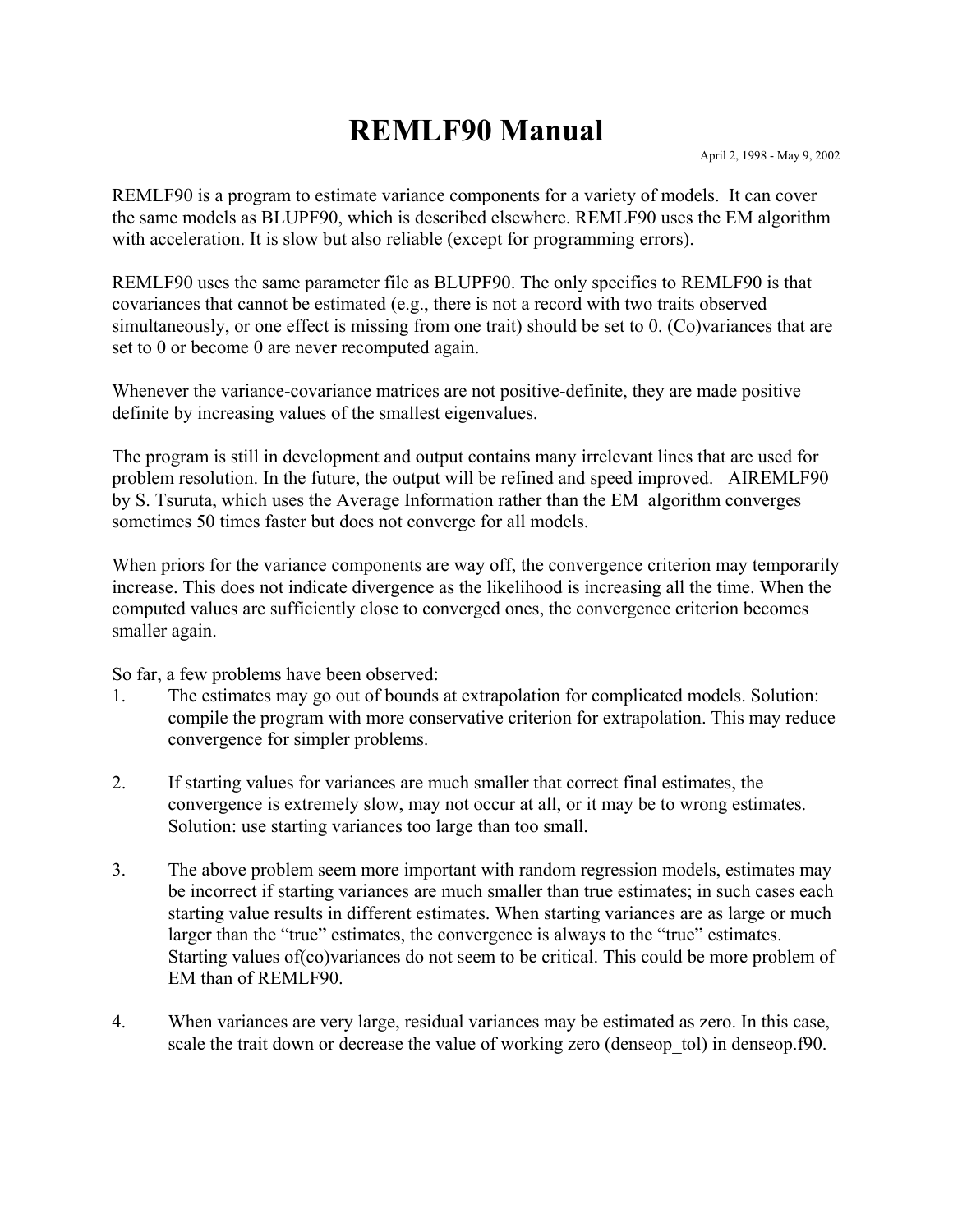## **Example 1**

```
[ignacy@nce]$ cat exesa
# Two trait example from Esa Mantysaari's paper in JABG106:409. 
DATAFILE
esadat
NUMBER_OF_TRAITS
2
NUMBER_OF_EFFECTS
2
OBSERVATION(S)
3 4 
WEIGHT(S)
EFFECTS: POSITIONS_IN_DATAFILE NUMBER_OF_LEVELS TYPE_OF_EFFECT [EFFECT NESTED]
1 1 3 cross
2 2 3 cross
RANDOM_RESIDUAL VALUES
160 75
75 140
RANDOM_GROUP
2
RANDOM_TYPE
diagonal
FILE
(CO)VARIANCES
12<sub>9</sub>9 10
[ignacy@nce]$ cat esadat
1 1 109 131
1 2 115 140
1 1 99 0
2 1 105 121
2 2 109 130
2 1 120 150
2 2 121 148
2 1 98 132
2 2 110 0
2 1 111 148
2 2 132 155
2 1 117 129
2 2 105 0
2 1 101 122
2 1 87 0
3 2 111 0
3 3 127 151
3 2 132 153
3 3 120 149
3 2 117 141
3 3 129 160
3 2 129 149
3 3 145 159
3 2 125 155
3 3 137 149
3 2 119 137
3 3 139 167
3 3 131 144
3 3 125 0
3 3 111 0
[ignacy@nce]$ remlf90
 name of parameter file?exesa<br>Parameter file: exesa
 Parameter file: exesa<br>Data file: esadat
 Data file:
 Number of Traits 2
 Number of Effects 2
Position of Observations 3 4<br>
Position of Weight (1) 0
 Value of Missing Trait/Observation 0
EFFECTS
 # type position (2) levels [positions for nested]<br>1 cross-classified 1 1 3<br>2 cross-classified 2 2 3
 1 cross-classified 1 1 3
 2 cross-classified 2 2 3
```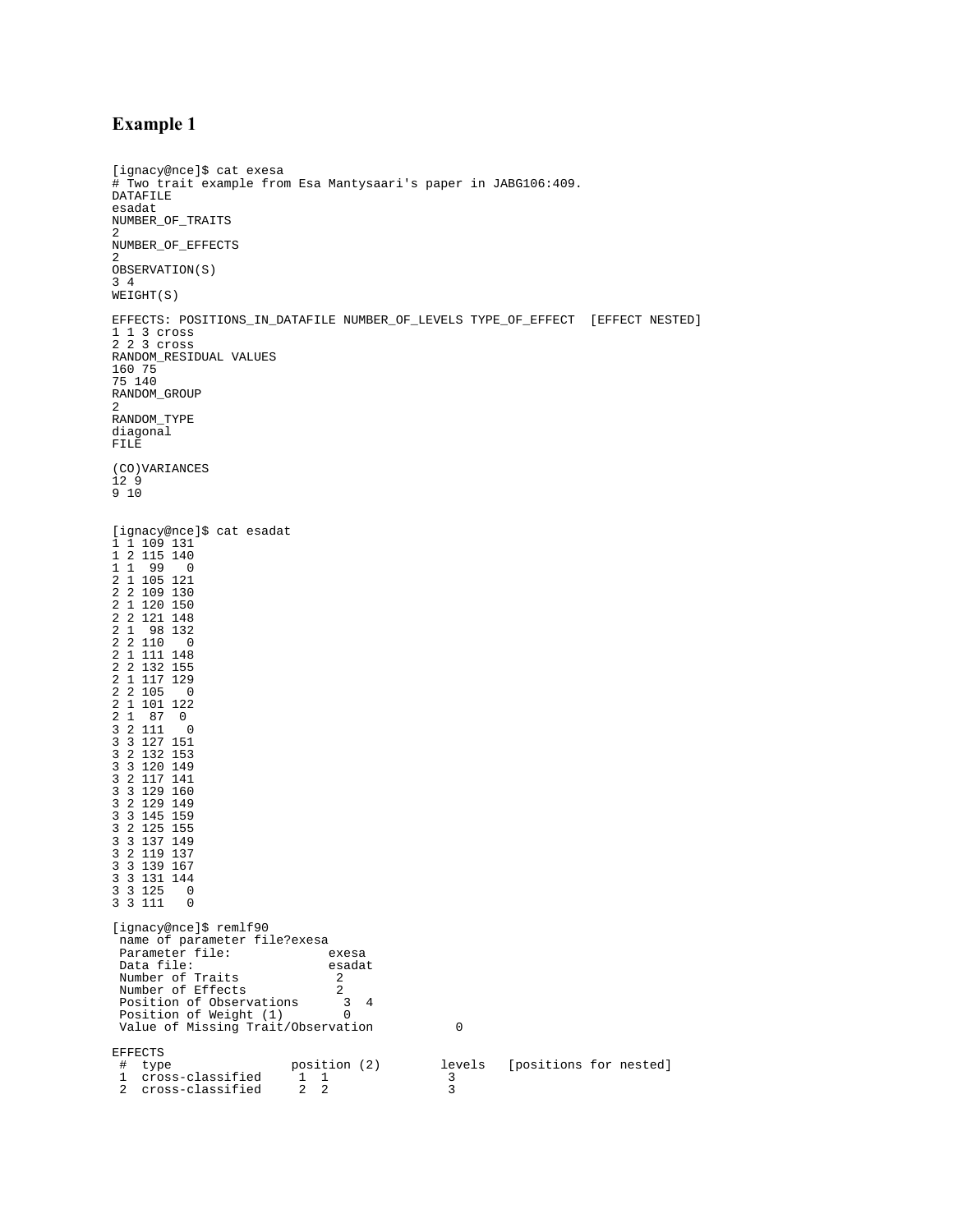Residual (co)variance Matrix 160.000 75.000 75.000 140.000 Random Effect(s) 2 Type of Random Effect: diagonal trait effect (CO)VARIANCES<br>1 2 12.000 9.000  $\frac{1}{2}$   $\frac{2}{2}$   $\frac{12.000}{9.000}$ 10.000 REMARKS (1) Weight position 0 means no weights utilized (2) Effect positions of 0 for some effects and traits means that such effects are missing for specified traits Data record length = 4 original G 12.000 9.0000<br>9.0000 10.000 9.0000 10.000 inverted G .25641 -.23077 -.23077 .30769 read 30 records in 3.000000E-02 s, 42 nonzeroes finished peds in 4.000000E-02 s, 42 nonzeroes rank= 12<sup>F</sup><br>In round In round 1 convergence= 7.024953752662561E-004 new r 112.77 76.818 112.77 76.818<br>76.818 113.43 original G 12.170 9.3442<br>9.3442 10.183  $10.183$  inverted G  $-0.25518$  -.25518 .33236 In round 2 convergence= 6.321248114363380E-003 new r 106.42 81.331 81.331 114.71 original G 13.027 10.342<br>10.342 10.850 10.850 inverted G .31558 -.30080 -.30080 .37888 In round 3 convergence= 6.741428259295574E-003 new r<br>105.29 105.29 83.650 117.40 original G 14.041 11.436<br>11.436 11.610 11.610 inverted G .36018 -.35477<br>-.35477 .43558 .43558 .......................... .......................... In round 91 convergence= 1.010214272952340E-008 new r<br>100.92 81.188<br>114.86 81.188 original G 35.260 32.518 30.143 inverted G 5.5188 -5.9536 -5.9536 6.4558 In round 92 convergence= 9.743411597834022E-009 STOP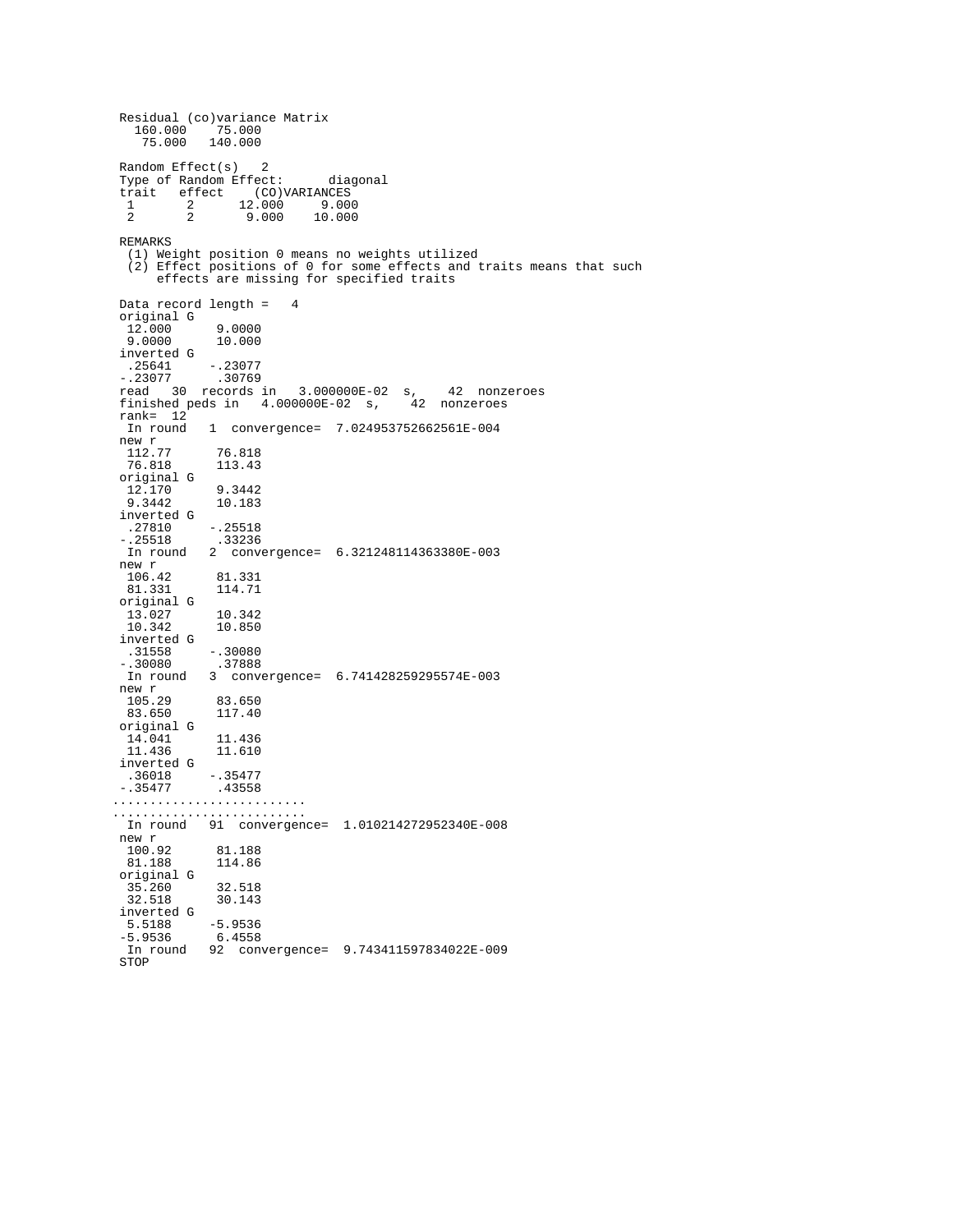## **Example 2**

```
[ignacy@nce]$ cat exmm1
# Two trait example from canonical transformation program MTDFS
DATAFILE
mmdat
NUMBER_OF_TRAITS
\mathcal{L}NUMBER_OF_EFFECTS
2
OBSERVATION(S)
3 4 
WEIGHT(S)
EFFECTS: POSITIONS_IN_DATAFILE NUMBER_OF_LEVELS TYPE_OF_EFFECT [EFFECT NESTED]
1 1 1 cross
2 2 5 cross
RANDOM_RESIDUAL VALUES
    181.53422 -224.92828<br>-224.92828 1994.85849
    -224.92828RANDOM_GROUP
2
RANDOM_TYPE
add_an_upg
FILE
mmrel
(CO)VARIANCES
 64.55265 268.70723
 268.70723 1168.14129
[ignacy@nce]$ cat mmdat
1 1 -5.31 58.60 -65.16 -3.470 .486 -.352 1
1 1 -.65 31.56 147.92 .394 1.191 .756 2
1 2 -10.91 13.08 -105.54 -3.029 -.612 -.419 1
1 2 15.47 -11.57 120.34 3.731 .843 .427 2
1 2 6.18 76.62 148.69 -.298 2.132 .594 1
1 2 32.77 -27.93 118.57 6.554 1.086 .181 2
1 2 32.17 -27.93 118.57 6.554 1.086 .181 2<br>1 3 -5.03 -29.80 -47.34 -.115 -.858 -.135 1<br>1 3 1.30 -29.72 7.02 1.297 -.411 .060 2
1 3 1.30 -29.72 7.02 1.297 -.411 .060 2
1 3 -25.60 -14.43 -108.65 -4.011 -1.513 -.176 1
\begin{array}{cccccccc} 1 & 3 & -25.60 & -14.43 & -108.65 & -4.011 & -1.513 & -.176 & 1 \\ 1 & 3 & -28.90 & -47.86 & -341.21 & -5.769 & -3.252 & -1.322 & 2 \\ 1 & 3 & -1.27 & -26.29 & 147.47 & 2.354 & .230 & .845 & 1 \\ 1 & 3 & -6.75 & -85.94 & -207.11 & -.078 & -2.576 & -.884 & 2 \end{array}1 3 -1.27 -26.29 147.47 2.354 .230 .845 1
1 3 -6.75 -85.94 -207.11 -.078 -2.576 -.884 2
1 4 6.82 -44.82 10.35 2.589 -.476 .016 1
1 4 -15.20 125.94 192.79 -4.364 2.502 1.081 2
1 4 -16.24 13.58 -60.09 -3.253 -.549 -.096 1
1 4 -11.93 86.25 58.00 -3.986 1.319 .367 2
1 4 18.13 11.71 160.25 3.687 1.489 .568 1
1 4 -8.14 -22.23 -27.12 -.571 -.733 .009 2
1 4 -14.50 16.60 -69.41 -3.233 -.492 -.177 1
1 4 3.09 32.86 201.49 1.415 1.577 .984 1
  [ignacy@nce]$ cat mmrel
1 5 3 2
2 5 5 3
3 5 5 3
4 5 5 3
[ignacy@nce]$ remlf90
  name of parameter file?exmm1
 Parameter file: exmml<br>Data file: mmdat
 Data file: mmd<br>Number of Traits (2002)
 Number of Traits 2<br>Number of Effects 2
 Number of Effects 2<br>Position of Observations 3
 Position of Observations 3 4<br>Position of Weight (1) 0
 Position of Weight (1)
 Value of Missing Trait/Observation 0
EFFECTS<br># type
                                   position (2) levels [positions for nested]<br>\begin{bmatrix} 1 & 1 & 1 \\ 2 & 2 & 5 \end{bmatrix}1 cross-classified 1 1 1 1<br>2 cross-classified 2 2 2 5
 2 cross-classified
  Residual (co)variance Matrix
 181.534 -224.928
 -224.928 1994.858
```